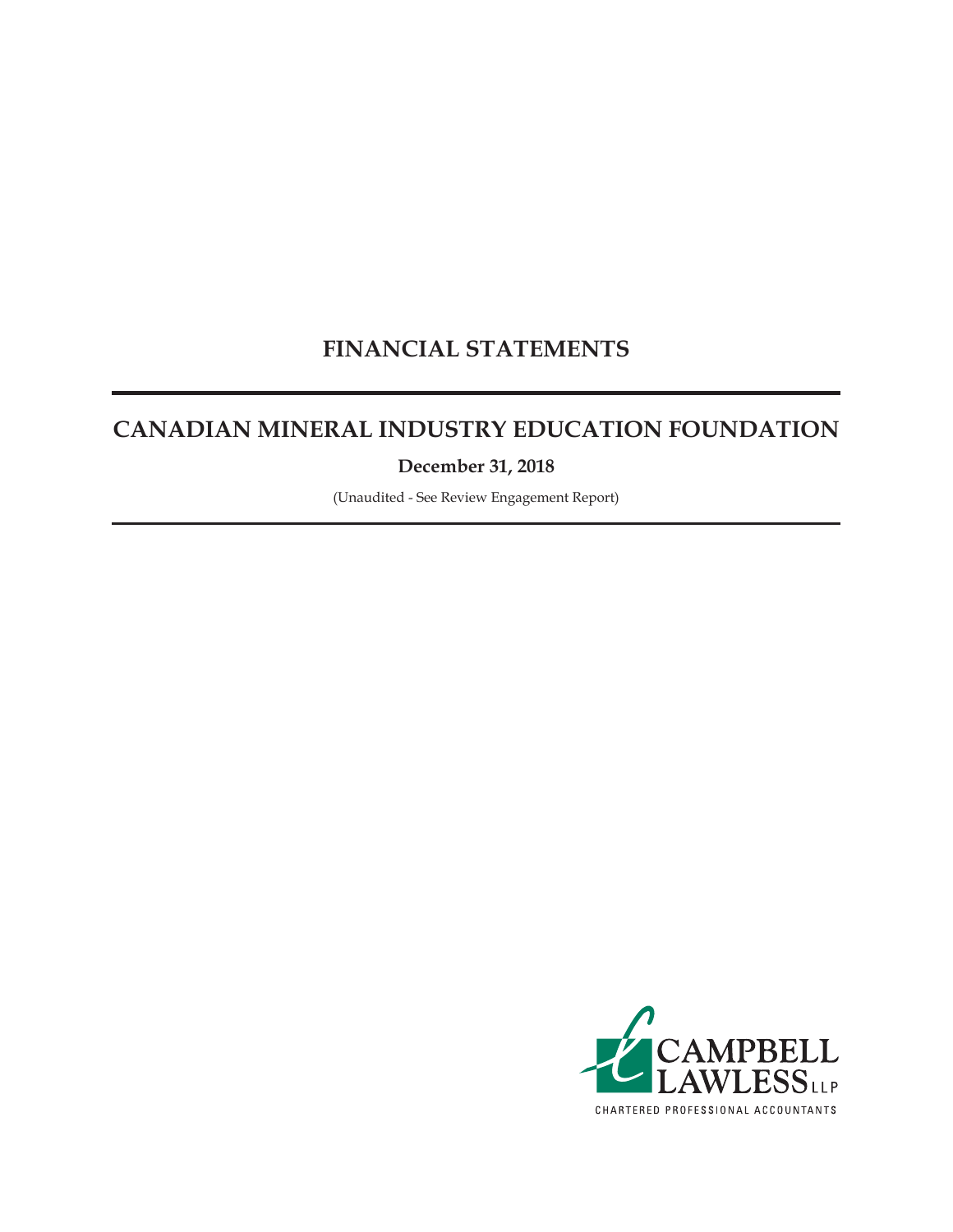December 31, 2018

|                                                            | Page           |
|------------------------------------------------------------|----------------|
| <b>INDEPENDENT PRACTITIONER'S REVIEW ENGAGEMENT REPORT</b> |                |
| <b>FINANCIAL STATEMENTS</b>                                |                |
| Statement of financial position                            | ႒              |
| Statement of operations and changes in net assets          | 3              |
| Statement of cash flows                                    | $\overline{4}$ |
| Notes to financial statements                              | 5              |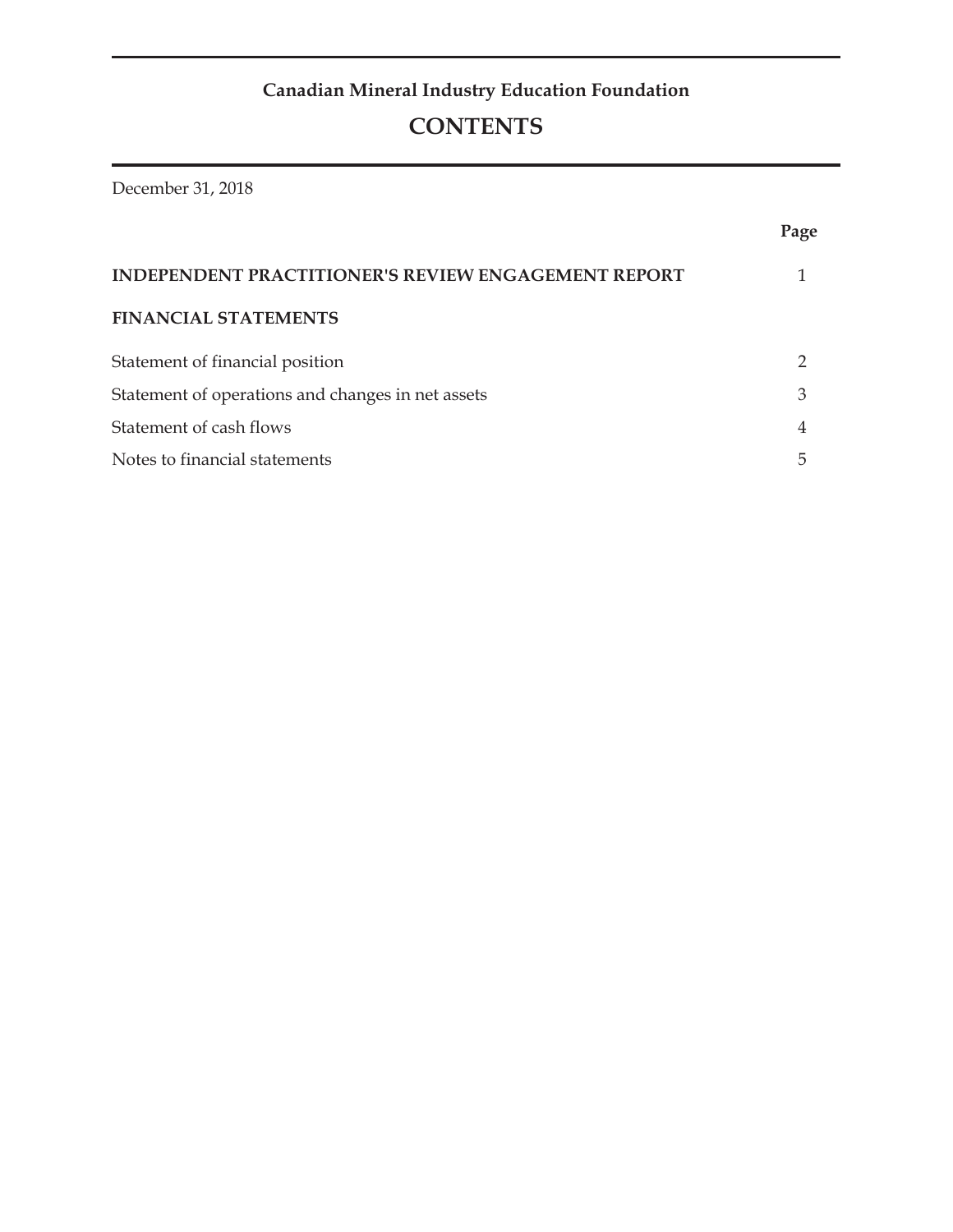

Brian J. Quinlan, CPA, CA Ann M. Donohue, CPA, CA Ryan Knight, CPA, CA Dickson Lai, CPA, CA

# **INDEPENDENT PRACTITIONER'S REVIEW ENGAGEMENT REPORT**

#### To the Board of Directors of **Canadian Mineral Industry Education Foundation:**

We have reviewed the accompanying financial statements of **Canadian Mineral Industry Education Foundation** that comprise the statement of financial position as at December 31, 2018, and the statements of operations and changes in net assets and cash flows for the year then ended, and a summary of significant accounting policies and other explanatory information.

#### *Management's Responsibility for the Financial Statements*

Management is responsible for the preparation and fair presentation of these financial statements in accordance with Canadian accounting standards for not-for-profit organizations, and for such internal control as management determines is necessary to enable the preparation of financial statements that are free from material misstatement, whether due to fraud or error.

#### *Practitioner's Responsibility*

Our responsibility is to express a conclusion on the accompanying financial statements based on our review. We conducted our review in accordance with Canadian generally accepted standards for review engagements, which require us to comply with relevant ethical requirements.

A review of financial statements in accordance with Canadian generally accepted standards for review engagements is a limited assurance engagement. The practitioner performs procedures, primarily consisting of making inquiries of management and others within the entity, as appropriate, and applying analytical procedures, and evaluates the evidence obtained.

The procedures performed in a review are substantially less in extent than, and vary in nature from, those performed in an audit conducted in accordance with Canadian generally accepted auditing standards. Accordingly, we do not express an audit opinion on these financial statements.

*......continued*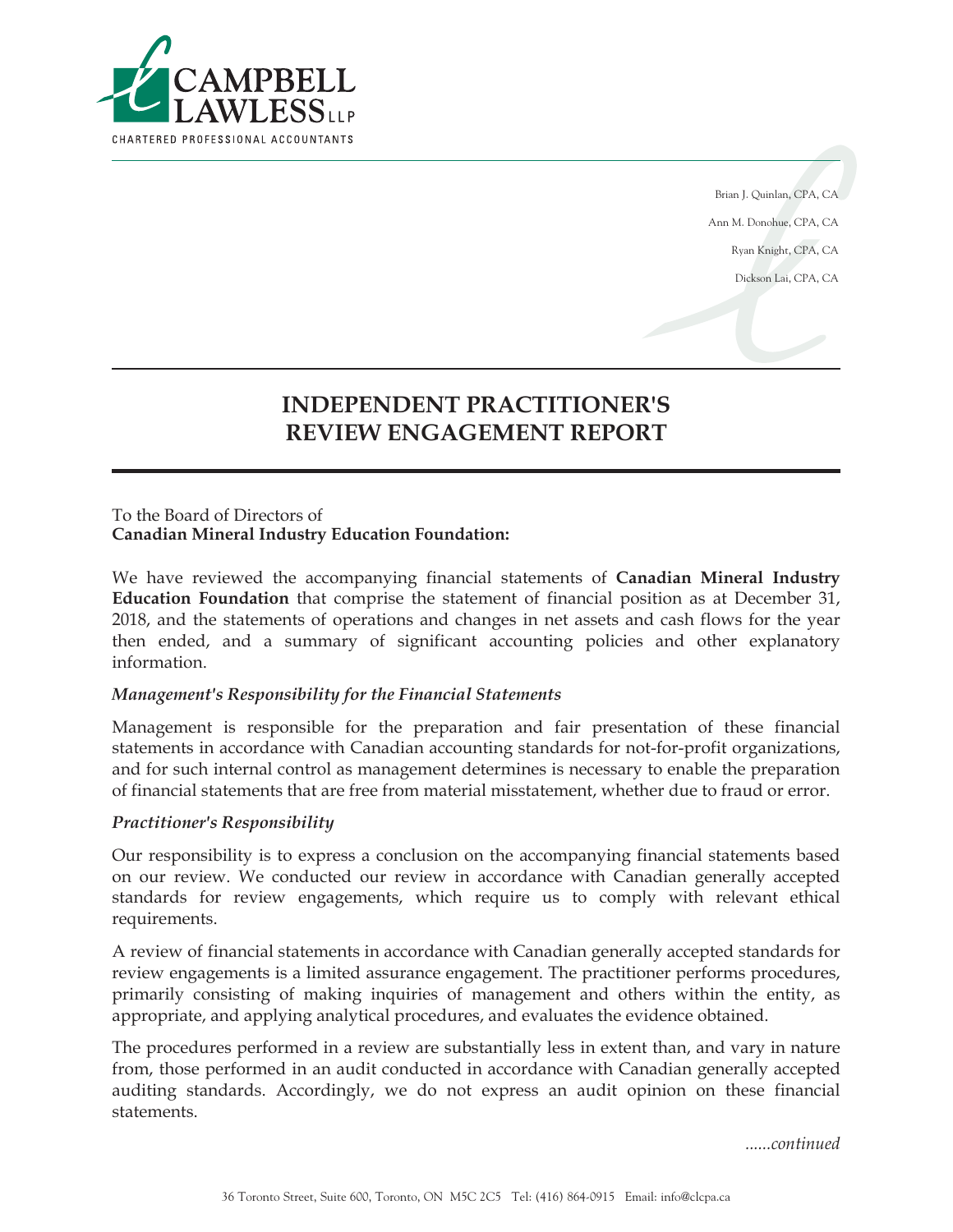### **INDEPENDENT PRACTITIONER'S REVIEW ENGAGEMENT REPORT (continued)**

#### *Basis for Qualified Conclusion*

In common with many charitable organizations, the Foundation derives revenue from donations, the completeness of which is not susceptible of satisfactory review. Accordingly, our review of donation revenue was limited to the amounts recorded in the records of the Foundation and we were not able to determine whether any adjustments might be necessary for recorded donations, deficiency of revenue over expenses, cash flows from operating activities, assets and net assets. Our conclusion was modified accordingly, because of the possible effects of this scope limitation.

#### *Qualified Conclusion*

Based on our review, except for the possible effects of the matters described in the Basis for Qualified Conclusion paragraph, nothing has come to our attention that causes us to believe that these financial statements do not present fairly, in all material respects, the financial position of **Canadian Mineral Industry Education Foundation** as at December 31, 2018, and the results of its operations and its cash flows for the year then ended in accordance with Canadian accounting standards for not-for-profit organizations.

Campbell Lawless LLP

Toronto, Ontario Chartered Professional Accountants January 29, 2019 Licensed Public Accountants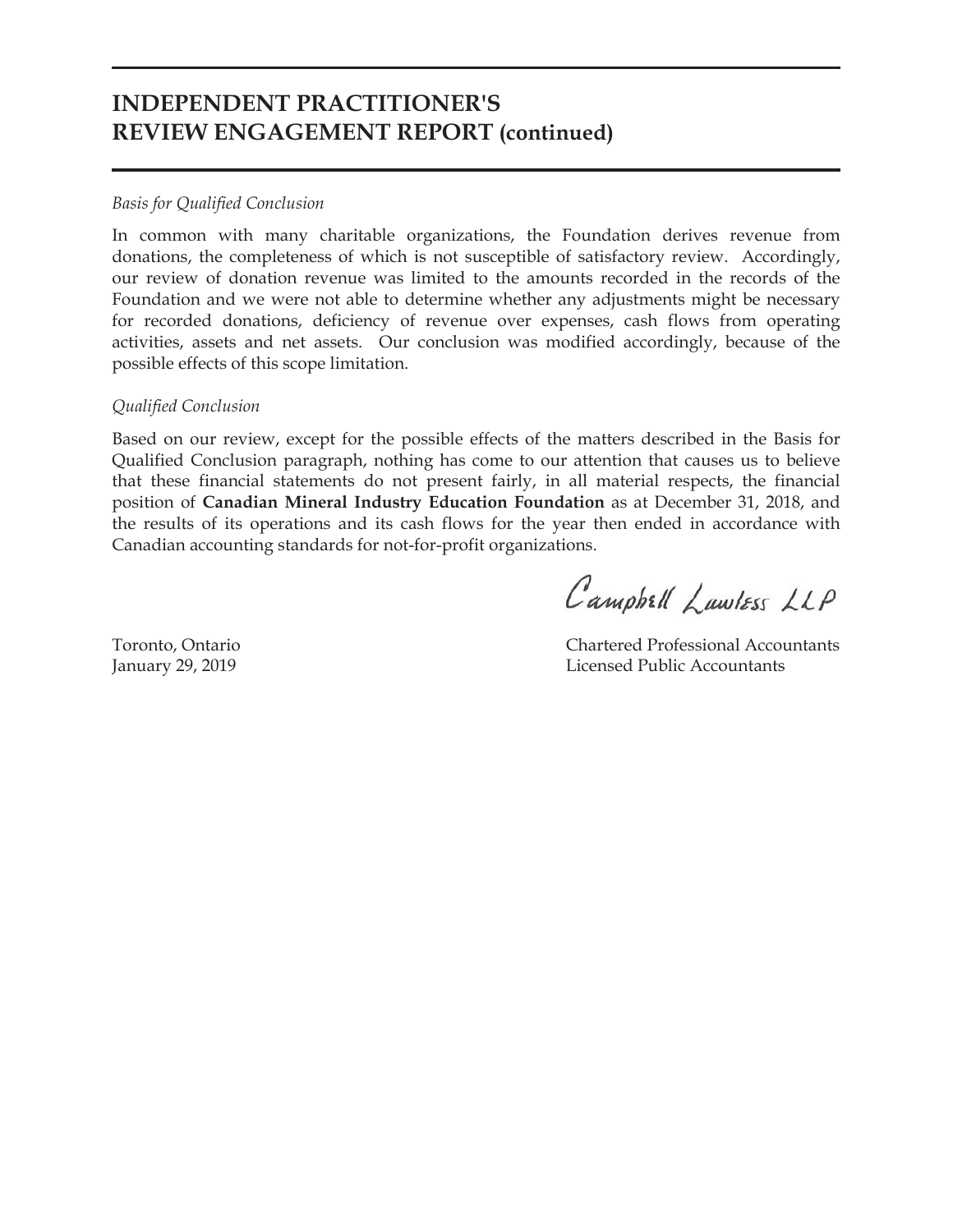## **STATEMENT OF FINANCIAL POSITION**

(Unaudited - See Review Engagement Report)

| December 31                              | 2018<br>\$ | 2017<br>$\frac{6}{5}$ |
|------------------------------------------|------------|-----------------------|
| <b>ASSETS</b>                            |            |                       |
| Current                                  |            |                       |
| Cash and cash equivalents                | 480,790    | 333,321               |
| Marketable securities                    |            | 95,930                |
|                                          | 480,790    | 429,251               |
| <b>Term investments</b>                  |            | 102,328               |
|                                          | 480,790    | 531,579               |
|                                          |            |                       |
| <b>LIABILITIES</b>                       |            |                       |
| Current                                  |            |                       |
| Accounts payable and accrued liabilities | 5,069      | 6,273                 |
| Deferred revenue [note 3]                |            | 8,000                 |
|                                          | 5,069      | 14,273                |
| <b>NET ASSETS</b>                        |            |                       |
| Reserve for scholarships                 | 475,721    | 517,306               |
|                                          | 480,790    | 531,579               |
|                                          |            |                       |

*see accompanying notes*

On behalf of the Board:

Director Director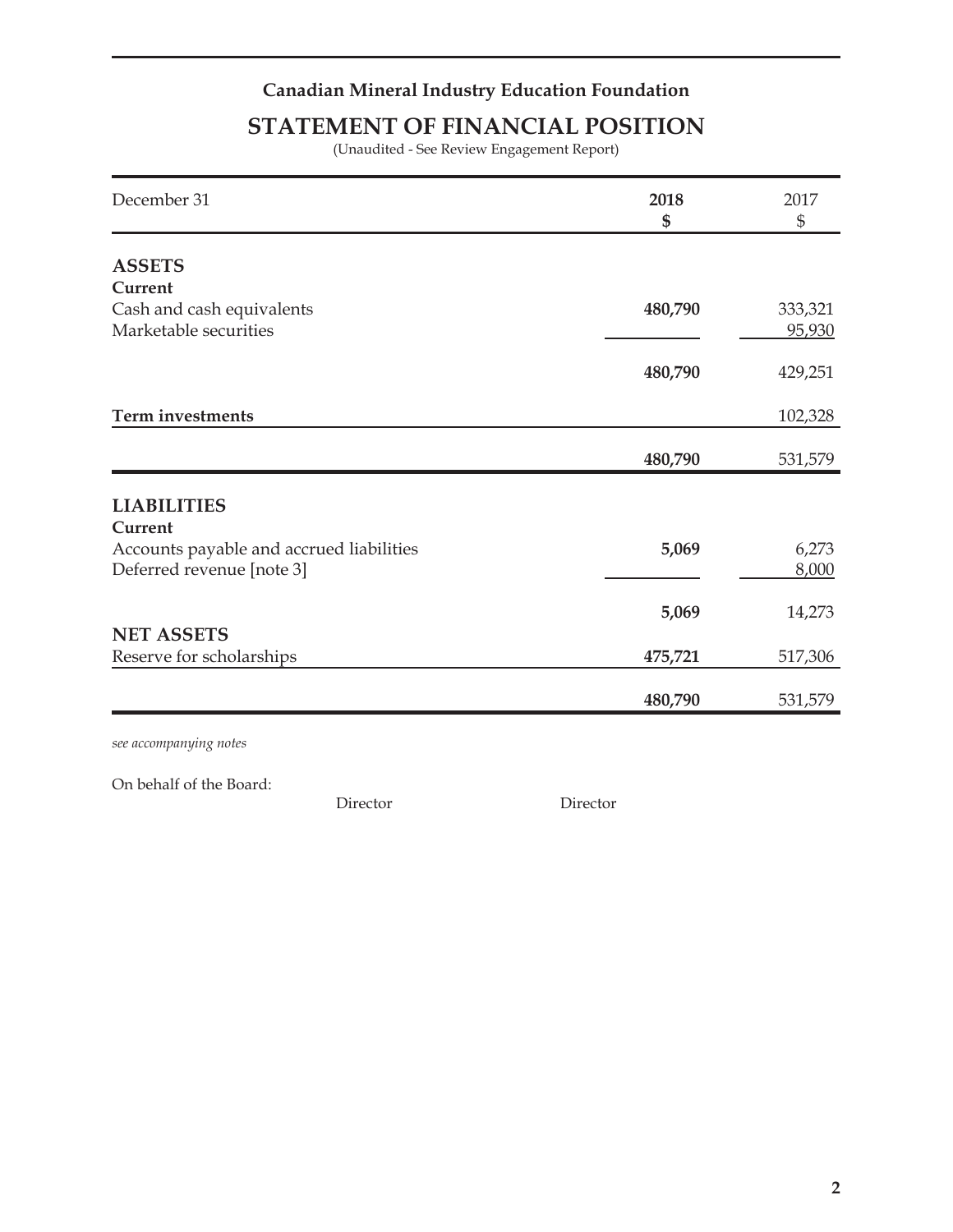# **STATEMENT OF OPERATIONS AND CHANGES IN NET ASSETS**

(Unaudited - See Review Engagement Report)

| Year ended December 31                           | 2018<br>\$ | 2017<br>\$ |
|--------------------------------------------------|------------|------------|
|                                                  |            |            |
| Revenue                                          |            |            |
| Donations [note 4]                               | 240,682    | 219,603    |
| Interest                                         | 5,213      | 4,340      |
|                                                  | 245,895    | 223,943    |
| <b>Expenses</b>                                  |            |            |
| Scholarship awards                               | 273,500    | 215,500    |
| Administrative                                   |            |            |
| Secretarial and accounting honoraria             | 7,000      | 7,000      |
| Professional fees                                | 4,068      | 4,068      |
| Miscellaneous                                    | 2,912      | 2,539      |
|                                                  | 287,480    | 229,107    |
| Deficiency of revenue over expenses for the year | (41, 585)  | (5, 164)   |
| Reserve for scholarships, beginning of year      | 517,306    | 522,470    |
| Reserve for scholarships, end of year            | 475,721    | 517,306    |

*see accompanying notes*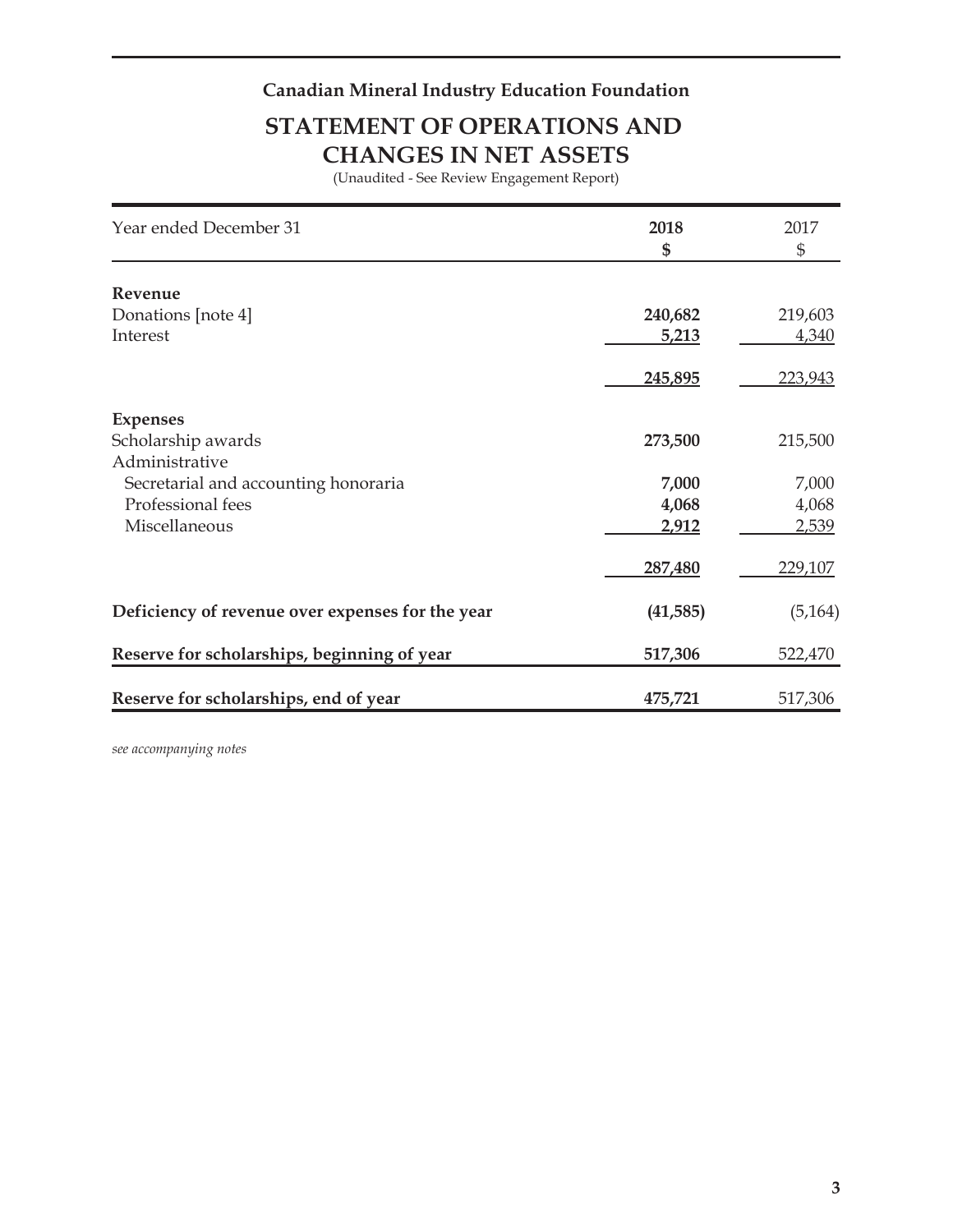### **STATEMENT OF CASH FLOWS**

(Unaudited - See Review Engagement Report)

| Year ended December 31                                             | 2018<br>\$ | 2017<br>\$ |
|--------------------------------------------------------------------|------------|------------|
|                                                                    |            |            |
| Cash flows from operating activities<br>Cash provided by donations | 234,959    | 116,017    |
| Cash provided by interest on bank savings accounts                 | 4,315      | 2,740      |
| Scholarship payments                                               | (273,500)  | (215,500)  |
| Administrative expense payments                                    | (15, 183)  | (12,884)   |
|                                                                    |            |            |
|                                                                    | (49, 409)  | (109, 627) |
| Change in non-cash working capital balance:                        |            |            |
| (Decrease) increase in deferred revenue                            | (8,000)    | (6,000)    |
|                                                                    |            |            |
| Net cash used in operating activities                              | (57, 409)  | (115, 627) |
| Cash flows from investing activities                               |            |            |
| Proceeds on disposal of marketable securities                      | 101,652    | 7,656      |
| Cash provided from maturing term investments                       | 103,226    |            |
| Net cash provided by investing activities                          | 204,878    | 7,656      |
|                                                                    |            |            |
| Net increase (decrease) in cash and cash equivalents               |            |            |
| during the year                                                    | 147,469    | (107, 971) |
| Cash and cash equivalents, beginning of year                       | 333,321    | 441,292    |
|                                                                    |            |            |
| Cash and cash equivalents, end of year                             | 480,790    | 333,321    |
| Cash and cash equivalents consist of:                              |            |            |
| Cash                                                               | 81,589     | 68,365     |
| Investment savings accounts                                        | 399,201    | 264,956    |
|                                                                    |            |            |
|                                                                    | 480,790    | 333,321    |

*see accompanying notes*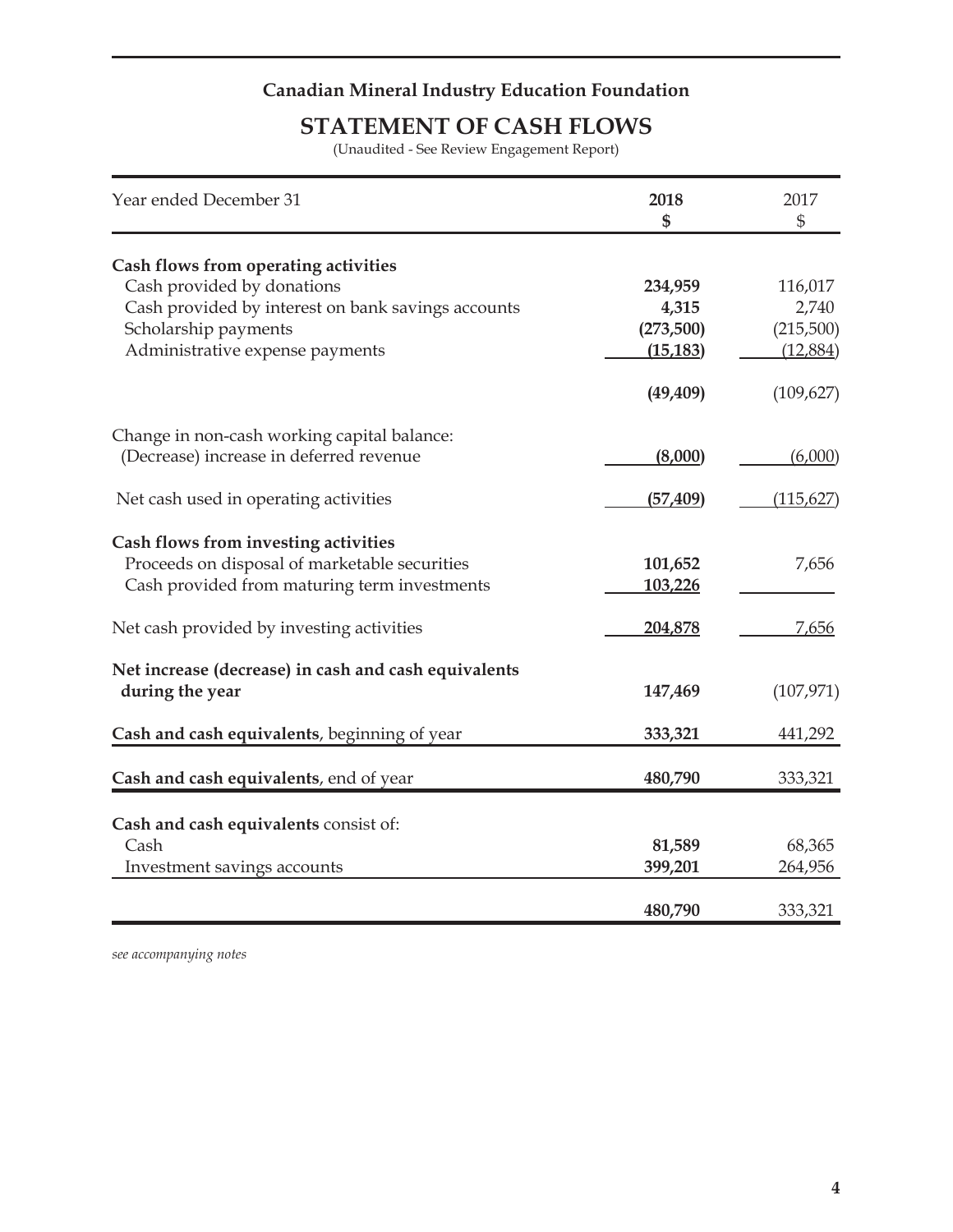### **NOTES TO FINANCIAL STATEMENTS**

(Unaudited - See Review Engagement Report)

December 31, 2018

#### **1. PURPOSE OF THE FOUNDATION**

The Canadian Mineral Industry Education Foundation (the "Foundation") is a registered charitable organization whose primary purpose, by providing scholarships, is to encourage and assist students at universities in Canada enrolled in a discipline related to the mineral industry.

The Foundation was incorporated on May 11, 1970 under the Canada Corporations Act as a corporation without share capital. Effective October 16, 2014, the Foundation is continued under the Canada Not-for-profit Corporations Act.

The Foundation qualifies as a registered Canadian charity as defined in the Income Tax Act (Canada) and, as such, is exempt from income tax.

#### **2. SUMMARY OF SIGNIFICANT ACCOUNTING POLICIES**

These financial statements have been prepared by management in accordance with Canadian accounting standards for not-for-profit organizations.

#### **Revenue recognition**

The Foundation follows the deferral method of accounting for donations. Unrestricted donations are recorded as revenue in the year they are received. Restricted donations are recognized as revenue in the year in which the related expenses are incurred.

Investment income is recognized as revenue on an accrual basis.

Donations-in-kind received from donors are recorded as revenue at fair value at date of contribution.

#### **Scholarship awards**

The Foundation awards conditional scholarships to qualifying applicants covering a period of up to three years. The Reserve for Scholarships is considered to be adequate to provide for scholarships awarded but not yet unconditionally payable.

#### **Cash and cash equivalents**

Cash and cash equivalents consist of cash in bank and highly liquid short-term investments that are readily convertible to known amounts of cash on demand.

#### **Term investments**

Term investments consist of guaranteed investment certificates and are purchased on the assumption that they will be held to maturity and accordingly are recorded at cost plus accrued interest, calculated using the effective interest rate method. This approximates market value of the investments.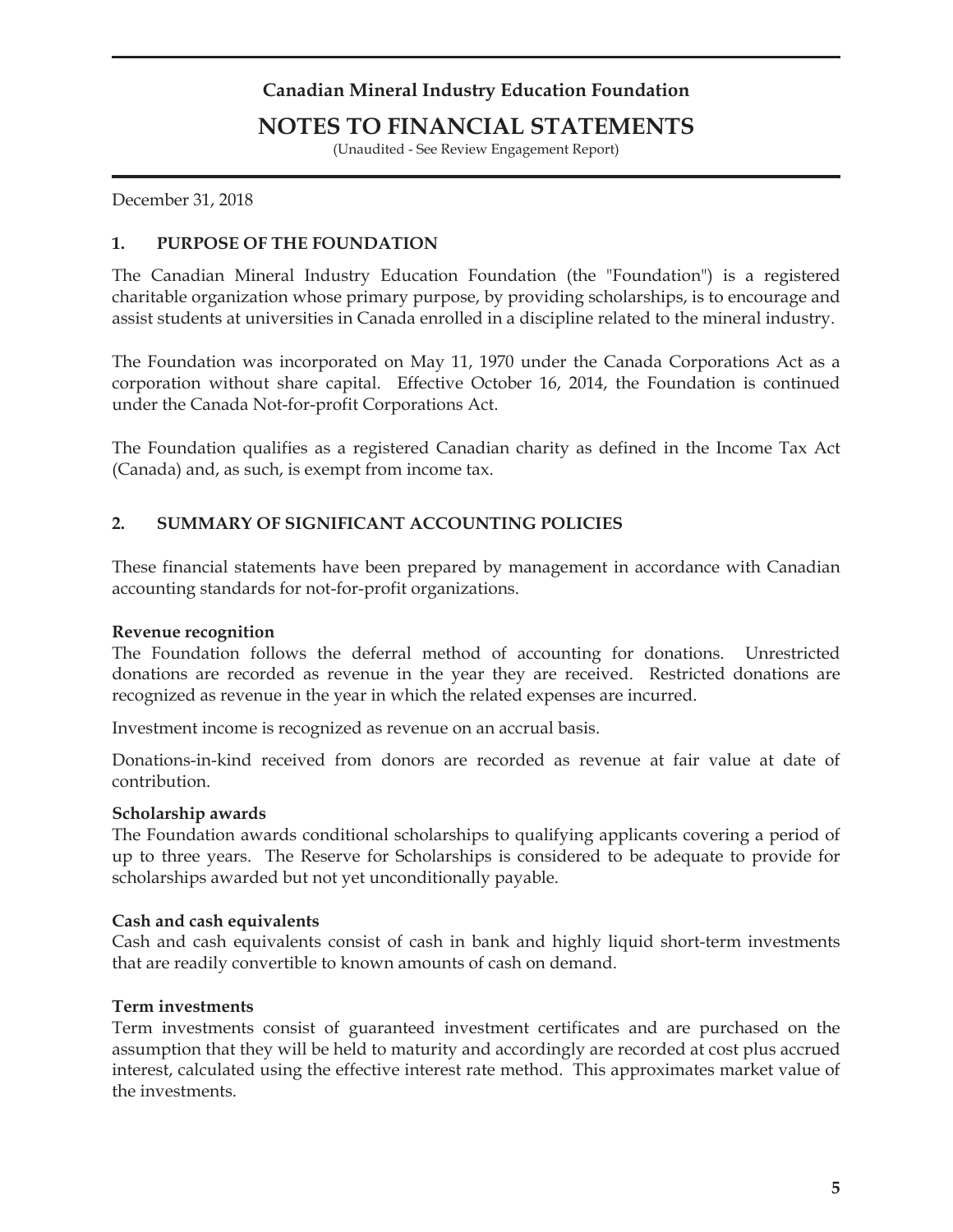### **NOTES TO FINANCIAL STATEMENTS**

(Unaudited - See Review Engagement Report)

December 31, 2018

#### **2. SUMMARY OF SIGNIFICANT ACCOUNTING POLICIES (continued)**

#### **Financial instruments**

The Foundation initially measures its financial assets and liabilities at fair value. The Foundation subsequently measures all its financial assets and liabilities at amortized cost, except for investments in marketable securities.

Financial assets and liabilities measured at amortized cost include cash and cash equivalents, term investments and accounts payable and accrued liabilities.

Investments in marketable securities are carried at fair value based on quoted market prices.

Changes in fair value are recognized in the statement of operations and changes in net assets.

#### *Impairment*

Financial assets measured at amortized cost are assessed for indicators of impairment. The amount of the write-down is recognized in revenue over expenses. When there is an indication of impairment, the carrying amount of the asset is reduced directly or through the use of an allowance account. The previously recognized impairment loss may be reversed to the extent of the improvement, directly or by adjusting the allowance account, provided it is no greater than the amount that would have been reported at the date of the reversal had the impairment not been recognized previously. The amount of the reversal is recognized in the statement of operations and changes in net assets.

#### **Contributed services**

In fulfilling its objectives the Foundation receives contributions of services from various parties. These services materially benefit the Foundation, however, a reasonable estimate of the time spent and its fair market value cannot be made and, accordingly, these contributed services are not recognized in the financial statements.

#### **3. DEFERRED REVENUE**

Deferred revenue represents externally restricted donations to fund specific scholarship awards.

|                                               | 2018       | 2017     |
|-----------------------------------------------|------------|----------|
|                                               |            |          |
| Balance, beginning of year                    | 8,000      | 14,000   |
| Add amount received during the year           | 25,000     | 25,000   |
| Less amount recognized as revenue in the year | (33,000)   | (31,000) |
|                                               |            |          |
| Balance, end of year                          | <b>NIL</b> | 8,000    |